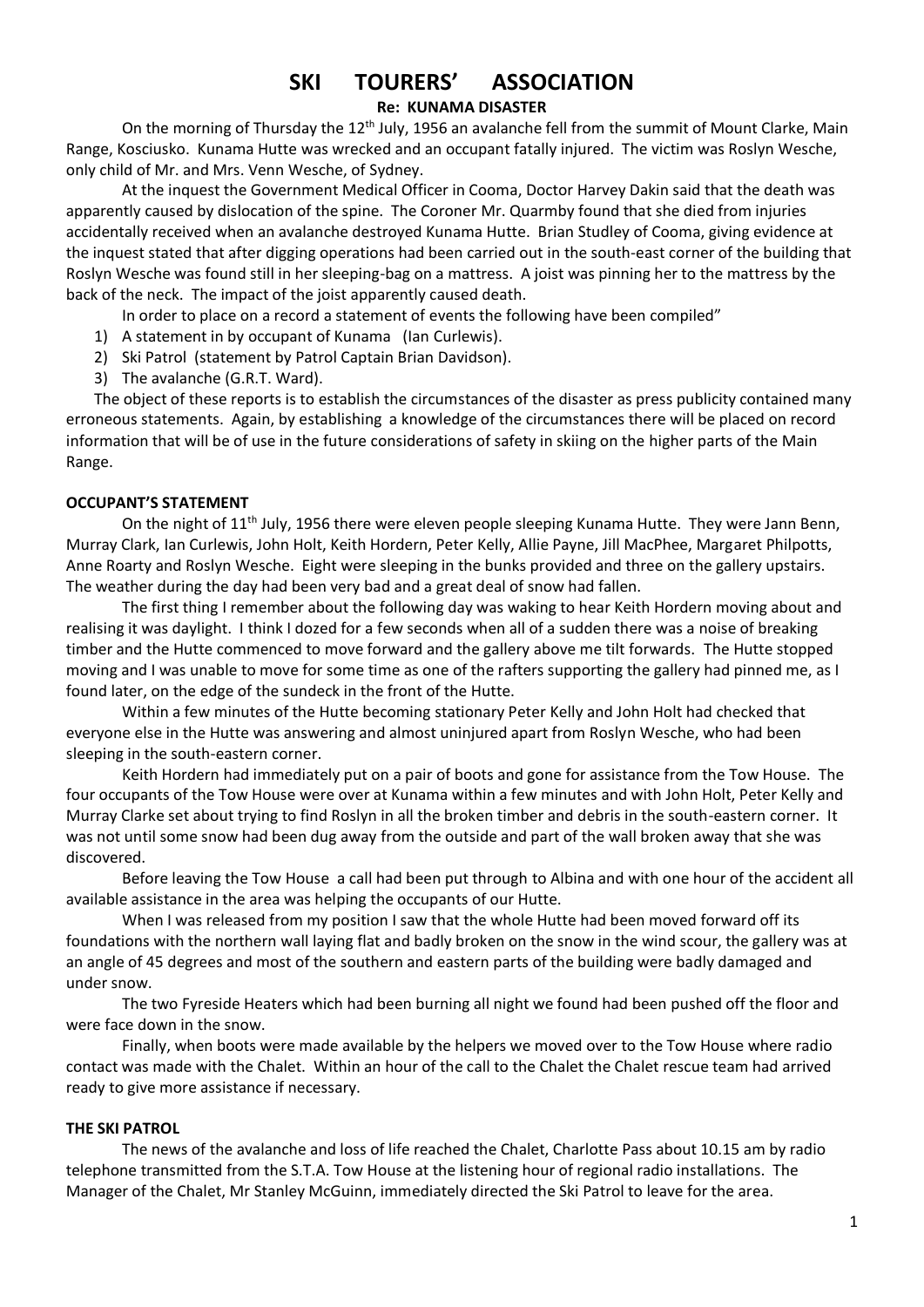Concurrently, an S.M.A. Snowcast was dispatched to Charlotte Pass when the news by radio had been received at Island Bend.

At the Chalet, the Ski Patrol was ready with the Akja Rescue Sled at 11.00 am to start for the Kunama Hutte. Blankets, medical supplies, food and clothing were also taken. The Patrol moved off about 11.15 am with Ski Patrol Captain Brian Davidson in charge. The other members were H.J. Hawkins, T. Mandlik, Cees Koeman, Helmut Tschaffert. Making all speed possible the Patrol reached Kunama in the fast time of one hour. Weather conditions were overcast with intermittent snowfalls. The snow surface consisted of extremely soft thigh deep dry powder which made conditions very difficult for the return journey with the victim of the disaster on the Akja sled. The Patrol was assisted up the long ascent from the Snowy River to Charlotte Pass by members of the Southern Alps Ski Club under the leadership of the Club's President George Nicholl.

The Akja sled reached the Chalet road Gate at 3.15 pm. Dr Hamilton made a medical examination prior to the transfer of the body to a snowmobile. Mr and Mrs Wesche were then conveyed in the S.M.A. Snowcat to the hotel site where the Cooma ambulance was waiting to meet the snowmobile. Considerable difficulty had been experience by ambulance officer Peter Wurth in reaching the Hotel owing to the snow on the road, which had to be snow-ploughed to permit the ambulance to get through.

#### **THE AVALANCHE**

The avalanche that destroyed Kunama Hutte came down the entire length of the north face of Mt Clarke about 7.20 am on the morning of Thursday the  $12<sup>th</sup>$  July, 1956. This avalanche originated at the summit of Mt Clarke and swept to the floor of the basin a track some 50 yards wide at its maximum. Mt Clarke forms the southern segment of the Kunama Basin. The altitude of Mt Clarke is approximately 6,900 ft. The northern slope comprises some rock crags near the summit and a fairly even moderate gradient to the floor of the valley. The centre of the segment comprising the Kunama Basin is Mt Northcote 6, 991 ft. which has very steep easterly slopes into the Basin. To the north is Mt. Lee with a steep summit section training into moderate slopes. The floor of the Basin is at an approximate altitude of 6,200 ft. In the month of July the prevailing wind is from the west. Most of the precipitation in snow comes from westerly directions. Thus the east facing slope of Mt Northcote is subject to extremely heavy deposition of snow; also the south facing slopes of Mt Lee. The north facing slopes of Mt Clarke generally carries the least amount of snow.

The synoptic situation in the 24 hours preceding the avalanche was as follows:

In the morning of 11th July, a closed curve depression was centrally situated over New South Wales. As this depression moved towards the coast two centres developed on 1th July. One of these was off the south coast. The last named centre had a reading of below 1002 millibars or 22.50 inches. The following high pressure system was particularly vigorous with a central reading exceeding 1031 millibars or 30.45 inches. The pressure gradient became extremely marked. This resulted in a very cold south easterly air stream over the area.

The effect of this weather system can be noted in the tabulation of readings hereunder. The readings concerned were taken by the Snowy Mountains Hydro Electric Authority at the Spencers Creek Station (six miles down the mountain). These readings are about the same as could have been expected in the Kunama Basin except that temperatures would be some degrees below those tabulated with wind velocity higher. The readings of the previous six days are also shown.

|                | Temperatures for  |     | Temperature at | Weather & wind         | Snow & Rainfall           |
|----------------|-------------------|-----|----------------|------------------------|---------------------------|
| 1956           | past 24 hours     |     | 7.30 am        | at 7.30 am             | during previous 24 hours  |
|                | Min               | Max | 24             |                        |                           |
| July 5, Thurs  | 19                | 33  |                | 9/10 Cloudy no wind    | No rain or snow           |
| July 6, Fri    | 24                | 34  | 28             | 7/10 Cloudy N.W.       | No rain or snow           |
| July 7, Sat    | No readings taken |     |                |                        | (Snow and rain over week- |
|                |                   |     |                |                        | end 615 pts. of snow and  |
| July 8, Sun    | No readings taken |     |                |                        | Rain incog. 9" snow.      |
| July 9, Mon    | 23                | 39  | 29             | 1/2 Cloudy S.W. 2 mph  |                           |
| July 10, Tue   | 10                | 26  | 12             | Little cloud, no wind  | No rain or snow           |
| July 11, Wed   | 16                | 28  | 27             | 3⁄4 Clouded, south     | No rain or snow           |
|                |                   |     |                | 10 mph                 |                           |
| July 12, Thurs | 24                | 28  | 28             | % Clouded, S.E. 15 mph | No rain 18" snow          |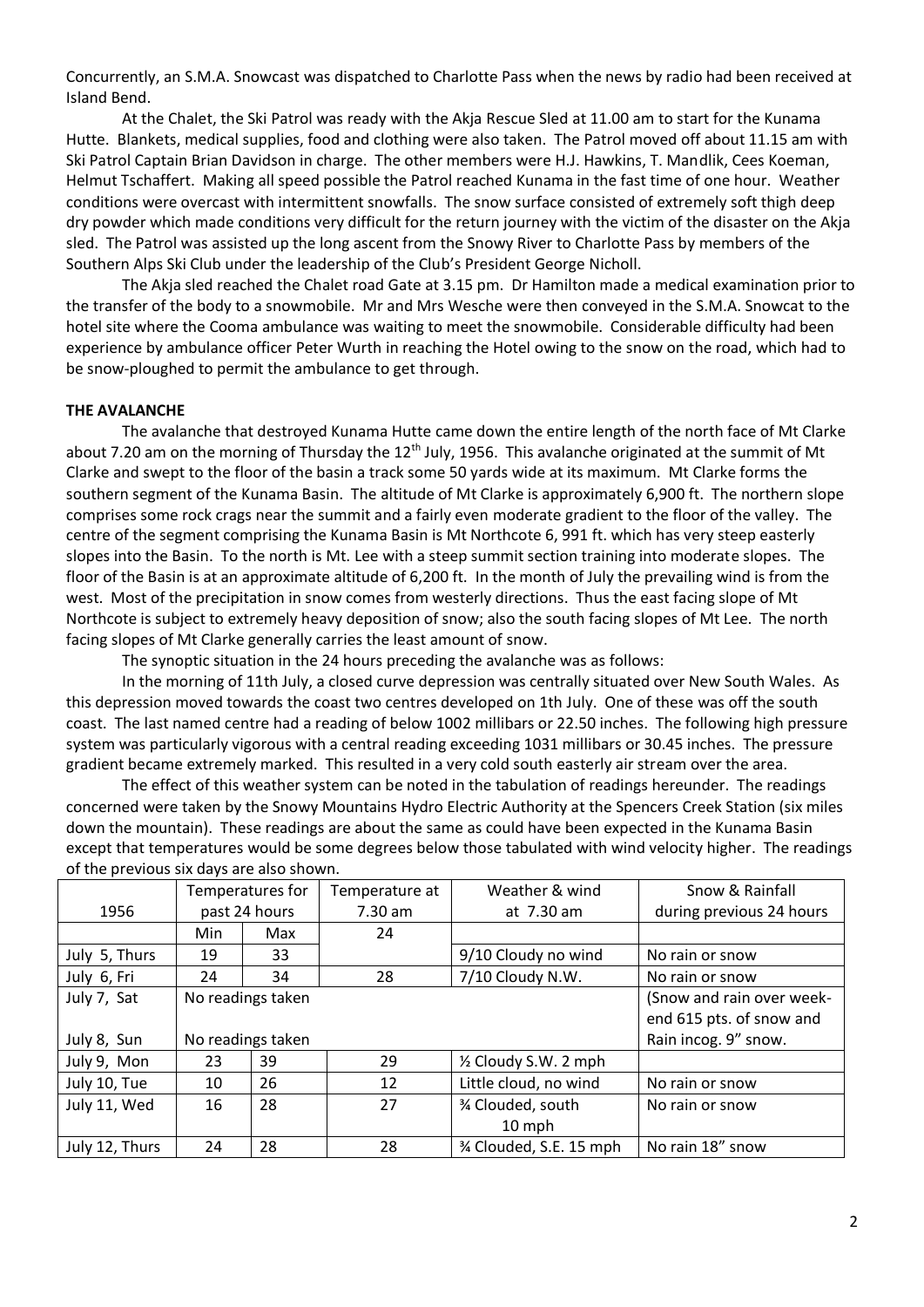#### **SKI TOURERS' ASSOCIATION**

A further explanatory note is made by quoting from "Skiers' Handbook", relevant in mid-winter avalanches as follows:

"The prevalence of avalanches in Europe and elsewhere, and their relative absence in Australia seems puzzling. The writer suggest the principal reason as follows: In Europe snow precipitates on mountains say between say 3,000 ft and 12,000 ft. In Australian snow precipitates on mountains between 5,000 ft and 7,000 ft. Thus the European snowflake falling among deep rugged mountain terrain is likely to be air borne for a much greater time and so is subject to disintergrating influences before settling to a loose form of powder snow that will readily avalanche off a steep slope. In Australia the snowflake reaches the slope of the ranges quickly with its interlocking fronds fairly intact. Powder snow is rare, and when it occurs, it is formed by high winds and blizzards disintergrating the flakes whilst on or near the surface, and only wind-blown powder snow appears. Much of this is re-sealed to the surface by the action of wind crust formation and rime crust formation. Thus mid winter avalanches are rare in Australia. When they do occur in mid winter the locale is usually a snow basin (like the Kunama Basin) where powder snow is deposited on steep slopes and faster than snow crusts can form."

The above extract when read in conjunction with the brief topographical description of the area, the meteorological reports and the synoptic situation can suggest the causes of the avalanche. The weather tabulation shows that the previous weekend had on record 615 points of precipitation. Most of this was rain, with nine inches of snow.

Temperatures were moderate. On Monday the  $9<sup>th</sup>$  the weather fined up with a little more snow,. On Tuesday the 10<sup>th</sup> the temperature dropped much below normal. On the 11<sup>th</sup> the weather continued very cold and cloudy with the wind coming from the south. On July 12<sup>th</sup> the readings show continued low temperatures, the wind around to the south-east caused by the distribution of barometric pressure already referred to which combined to produce a sudden fall of very dry snow. Eighteen inches of snow resulted which fell on a hard icy surface produced from the cold conditions following the rain and milder weather of the previous week-end. Thus there existed a potentially dangerous situation, but under Australian mountain conditions there was no cause for concern. The snow was loosely packed. It seemingly comprised semi-powder snow that had not been sealed by rime or wind crusts, furthermore it had come from a direction diametrically opposed to normal in July, thus made the area a lee slope.

How, then, did the slope avalanche? To answer this question we must consider the summit of Mt Clarke. Here the wind, blowing with much higher velocity, steadily up on a high pure powder snow cornice. The critical hour arrived on the morning of the 12<sup>th</sup>. The wind and snowstorm during the night had built the cornice to the point of collapse with wind -blown powder. The moment of disaster came about 7.20 am. A powder snow avalanche and cornice avalanche originated. This became channelled between two rocky outcrops, which concentrated its effect. In turn this triggered of a larger avalanche comprising the unstable snow slope below. Snow to a depth of two or three feet was set in motion. Such of it had sufficient internal cohesion to come down in big blocks. The situation can be likened to a stone shattering a sheet of non- splintering safety glass. A major avalanche was generated (speed of movement not known) and it impacted full on the back wall of Kunama some six hundred feet below. The back of the building was crushed inwards, and the momentum of the avalanche moved the building forward half its length whereupon the gallery and roof toppled over into the snout of the avalanche as its force became spent. The site of Kunama is on a round knoll (at the foot of the slope) on which the building was literally perched. This natural protection was of no avail due to deep snow in the area around the knoll. Kunama itself was free of snow above main floor level owing to the wind scour around the building.

Structurally, the building comprised a granite basement, a main floor in stud frame and weatherboard construction, plus a gallery under a steeply pitched roof. For additional strength the stud frame construction was tied to the masonry by wire ropes at each corner from the top plates to chains embedded in the masonry, with cross bracing by wire ropes on two sides. The impact of the avalanche was so great that in one observable instance the eye hook linking the wire rope to the chain was straightened out.

There appeared to be a safety factor in as much as the building did move with the avalanche, which slowed the tempo of its collapse, and seemingly saved ten inhabitants from injury that could have resulted from being buried in snow and debris. In abstract, collapsing timber may be a lesser evil than falling masonry as in earthquake areas. Kunama Hutte is a total wreck caused by unforeseeable effects of a freakish snow storm in an area where no danger was anticipated.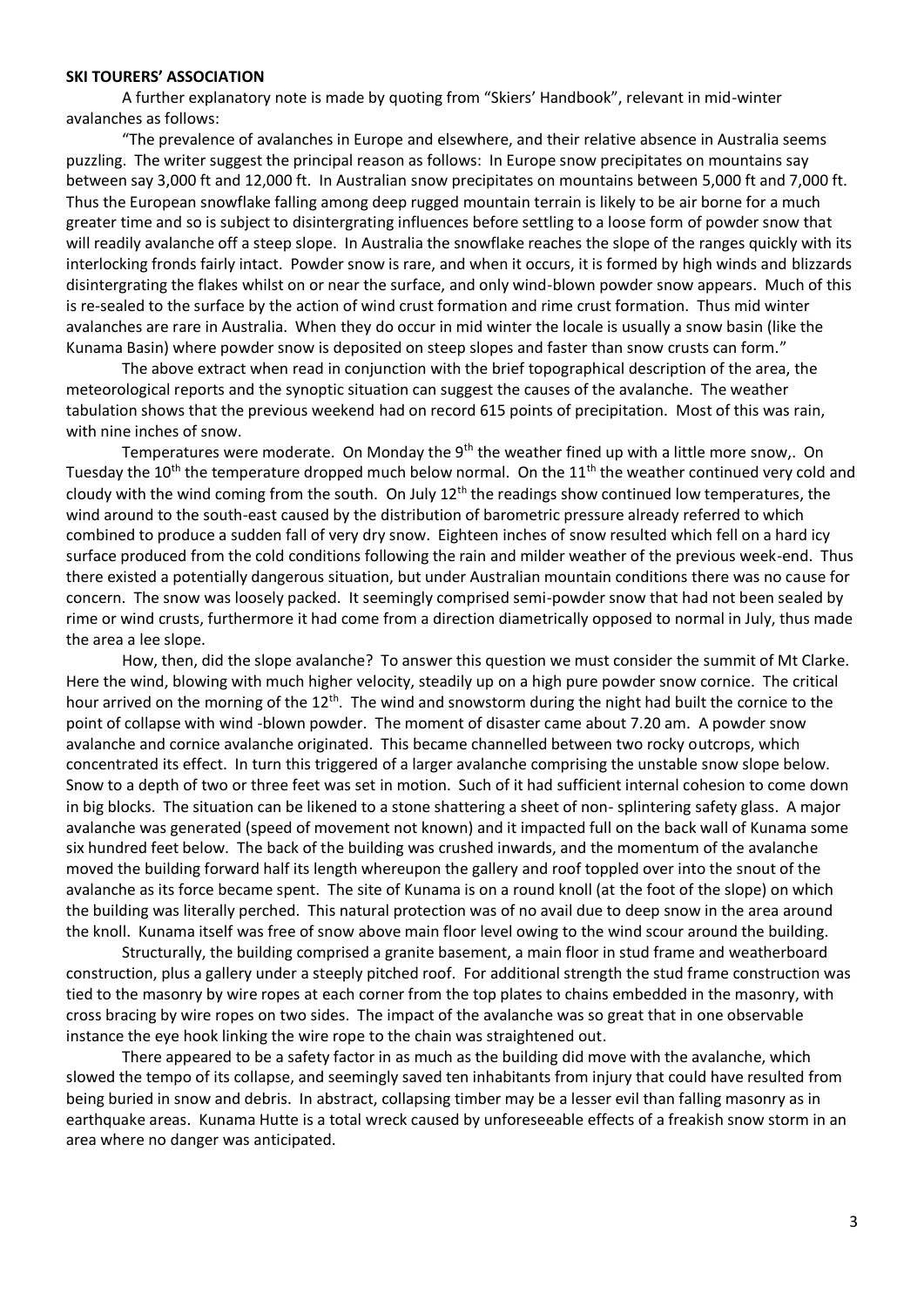

**Kunama Hutte prior to the 1956 avalanche The interior of Kunama Hutte**



**The avalanche path on Mt Clarke Roslyn Wesche Roslyn Wesche** 



al Library of Austr